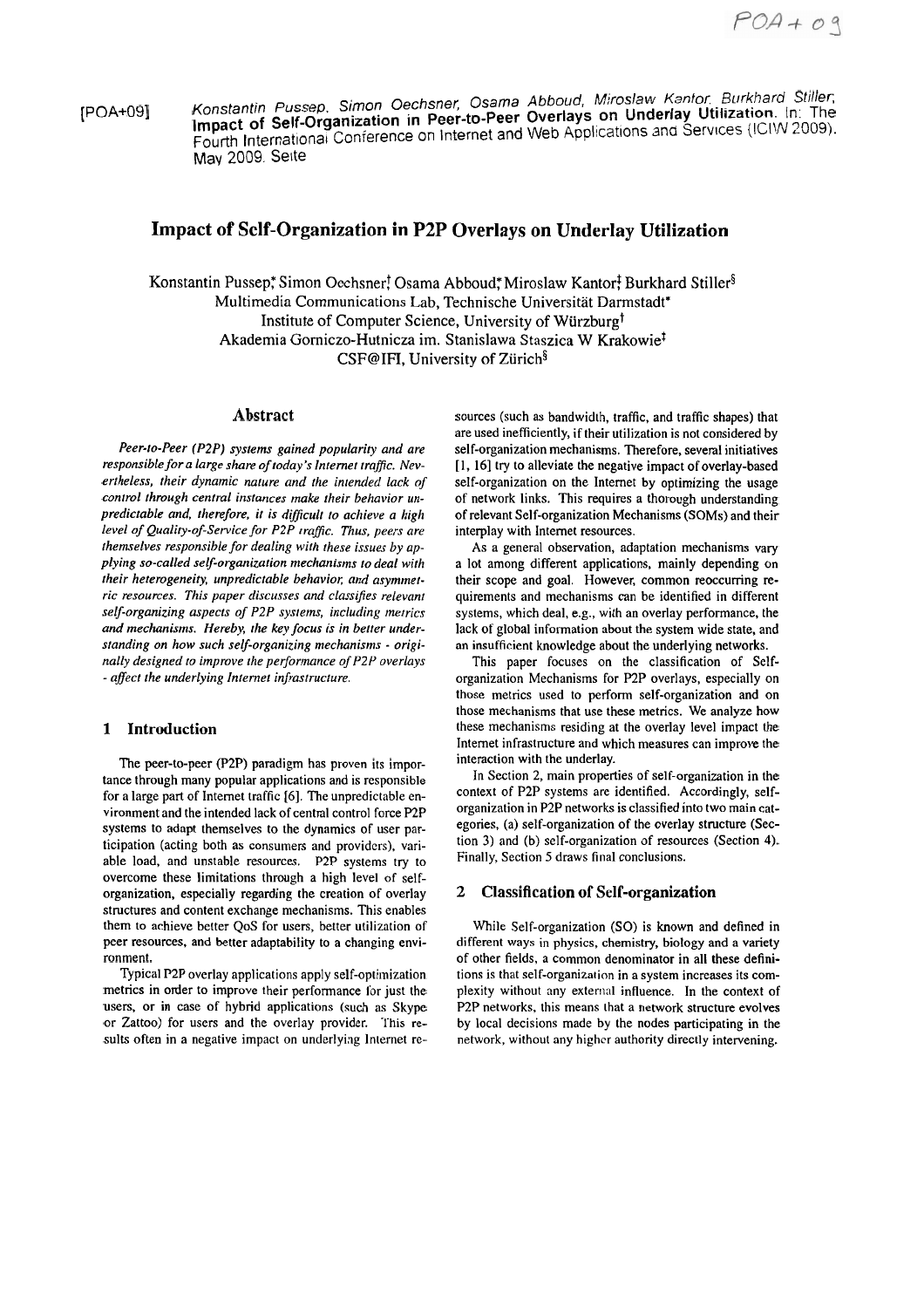

**Figure 1. SOM overview.** 

In P2P systems self-organization is defined at the level of overlay networks, i.e. logical networks above the physical network. By implication, the physical network is called the underlay. Based on the classification of self-organization given in [I31 we identify the most relevant SO criteria for P2P systems:

- Mutability: The system's ability to change its structure by rearranging connections among peers.
- Organization: The system is able to create an appropriate structure for improved performance.
- Metrics: The system is able to detect any environmental perturbations.
- Adaptivity: The system can react on changing metric values accordingly.
- Feedback: The adaptive nature of the system leads to changes in the system's performance. The system collects this information (locally and/or from other peers) and provides this feedback to the adaptation activity.
- Randomness: This feature allows to create and update complex structures without global knowledge.
- Emergence: The whole system exposes properties that are not present at single peers. E.g. a P2P file system system can make a large amount of content available in a long term that is not possible to single peers due to limited storage capacity and possible failures.

**A** SOM is a concrete algorithm implemented at each peer forming the overlay. It makes the local decisions that, in interplay with the decisions made at other peers, achieve self-organization. In order to influence the overlay network, SOMs make some kind of choice, e.g., between peers used as overlay neighbors. This choice is based on locally available data that is the input to the algorithm (see Figure 1). This data may be provided by other peers or by the underlay. The choice is made by applying a metric to this input. This metric provides semantics to the choice process by defining what makes one alternative better than the other.

#### **3 Self-organization of Overlay Structure**

A self-organization of the overlay stmcture changes the logical links interconnecting peers according to quality criteria and system state. This is generally done at the peer level, where each peer makes local decisions, on the peers it selects as neighbors, which peers to upload to, etc. These decisions are made based on locally available information about the candidate peers. A selection among two or more candidates is made based on a ranking of these peers according to a metric. We will descnbe some possible metrics first before listing several SOMs that utilize them. For the SOMs, we discem between neighbor selection and resource exchange mechanisms. The former govem to which peers an overlay connection is maintained. The latter are applied for utilizing these connections, especially in the context of content distribution.

# **3.1 Metrics for Peer Evaluation**

Typical overlay-based applications have some degree of freedom in choosing their neighbors. For example, in the Kademlia Distributed Hash Table **(DHT)** [9] there are often several alternative peers which can **be** put into a certain bucket. Similarly, in a content distribution overlay such as BitTorrent, a peer can decide which requesting peer is to be served. Peers are selected with a certain goal in mind, which makes one peer a better choice than another. This ranking of peers for a given purpose, e.g., uploading a chunk, is made by applying a metric. Table 1 gives an exemplary collection of different metrics.

The simplest 'metric' that can **be** applied is a random choice between the candidates. This is a first step to distribute load and may be successful if the peer population is homogeneous. To make a more informed decision, different attributes can be considered. They may correspond to the underlying network, where a number of technical metrics are possible, semantic or social factors, such as fairness, similarity or social association between peers. Another very important metric is the underlying network's cost, which is not considered by most overlay applications.

The applicability of the metrics depends on the overlay type and goal, e.g., search overlays are interested in other performance indicators (such as RTT) than content distribution overlays (often throughput, in case of VoD or live streaming also RTT). Combinations of metrics for a SOM are possible. For example, the tit-for-tat strategy used in BitTorrent conceptually combines an underlay metric (the available bandwidth of a peer for upload) with a social metric (how freely this bandwidth is provided to other peers).

Additionally, there are metrics for content replication that evaluate relevant parameters for keeping content available in an efficient way. They are used to decide about the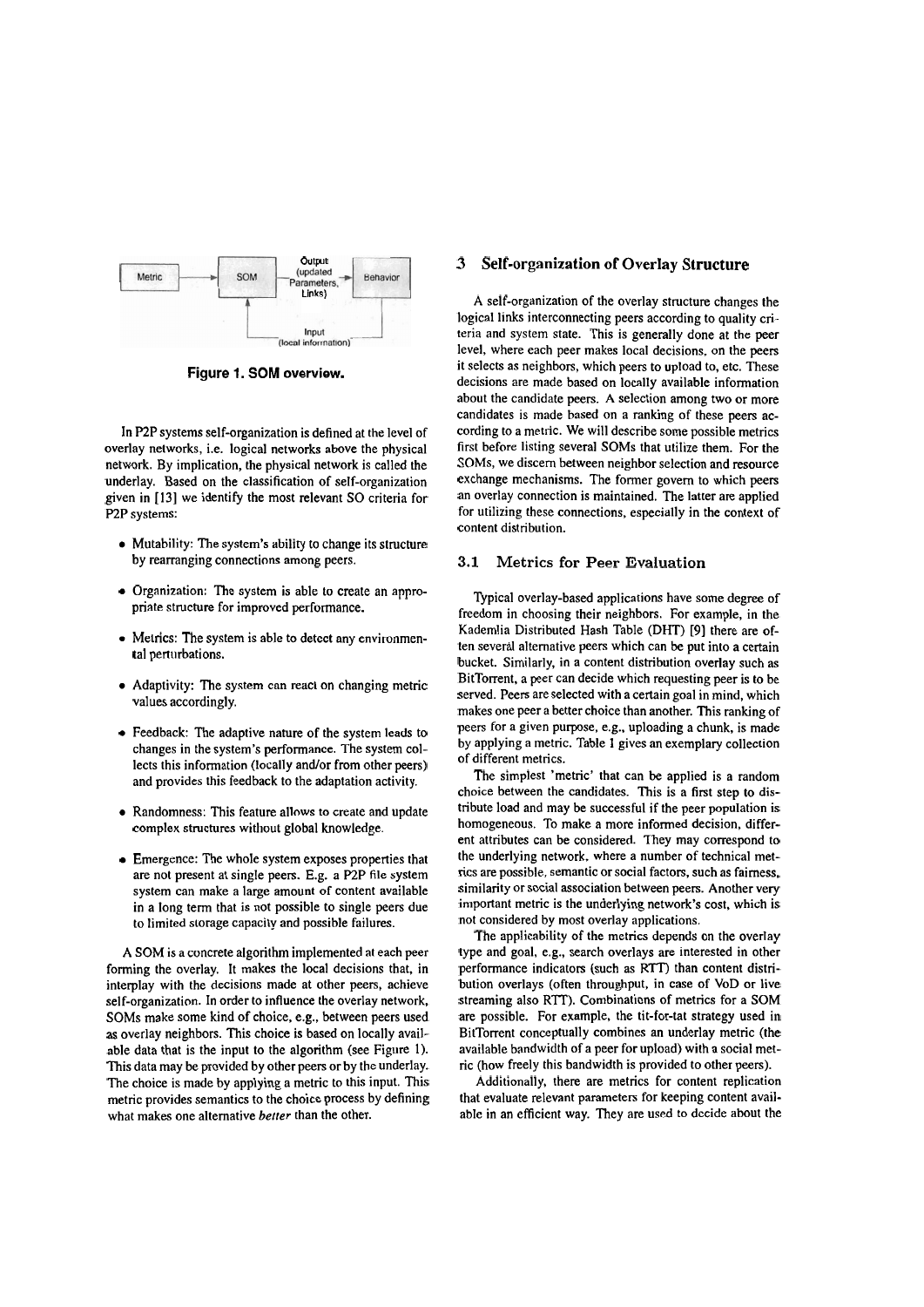| Type<br>of<br>metric | Examples           | Used in                 |  |
|----------------------|--------------------|-------------------------|--|
| Load                 | Random             | Gnutella $\sqrt{0.4}$   |  |
| Distribution         | Round Robin        | BitTorrent (seeding)    |  |
| Underlay             | RTT                | Pastry                  |  |
|                      | Bandwidth          | BitTorrent,<br>Tribler. |  |
|                      |                    | Skype (Supernodes)      |  |
|                      | Reachability       | Skype (Supernodes)      |  |
|                      | (e.g., NAT)        |                         |  |
|                      | Provider<br>infor- | P <sub>4</sub> P        |  |
|                      | mation             |                         |  |
| Social               | User interests     | Tribler                 |  |
|                      | Reputation         | eMule.<br>BitTorrent.   |  |
|                      |                    | Tribler                 |  |
| Replication          | Availability       | <b>DHTs</b>             |  |
|                      | Popularity         | Web caching, CDNs       |  |
|                      | Overlay Size       |                         |  |
|                      | Node Capacity      |                         |  |

**Table 1. Classification of metrics.** 

generation and placement of new copies in an overlay.

### **3.2 Neighbor Selection Mechanisms**

An overlay can be seen as a graph with overlay nodes being vertices of this graph and the connections between nodes being edges of the graph. In this Section, we define neighbors of a local peer as the remote peers it can contact directly without an additional lookup.

In this context we must again distinguish between search overlays (e.g., DHTs) and content distribution overlays (e.g., BitTorrent or eDonkey). In the latter, neighbors as defined above may or may not be used, depending on the content they store and, e.g., on the upload capacity they provide to the local peer. Here, another peer selection process takes place that operates on the known neighbors. Thus, it is usually enough to know a sufficient number of other nodes in oder to be able to apply this second selection, which is described in more detail in the next subsection. In contrast, neighbor selection is typically very important in a search overlay in order to assure short respond times and high query success rates. Each neighbor may be used for a specific query route at any time, and neighbors normally have to fulfill certain criteria to be eligible, e.g.. their IDs have to fall into a certain range of the overlay ID space. Thus, the neighbor relationships are very pronounced here and normally only change when existing peers go offline or new peers join. As a consequence, the mechanisms described in the following have a much higher relevance for search overlays than for distribuiion overlays.

Proximity-based Routing. Proximity neighbor selection and proximity routing [3] are mechanisms that route

overlay messages while favoring peers that are close to the local peer in terms of a metric. Here, proximity neighbor selection tries to fill the routing tables of peers mostly with peers that are close according to the metric while proximity routing selects among several next hop candidates the closest one. The selection of the next hop during a message forwarding can also take into account short term fluctuations in network conditions. However, this is paid for by the larger routing table and a potentially higher routing complexity. Also, the optimization potential depends on the choices available. As shown in [7] different proximity metrics result in different impact on the underlay. Optimization for the Internet domain of peers results in lower inter-domain traffic and optimization for the RTTs in lower end-to-end delays.

Geographic layout. Another approach similar to proximity routing and proximity neighbor selection is the geographic layout **[3].** Here, the aim is to structure the overlay in a way that preserves neighbor relationships from the physical network, i.e., peers that are close in the physical network according to a metric are ideally also neighbors in the overlay. This can be done by adapting the ID generating process of the peers, so that locality information pertaining to the metric is included. This creates a mapping between overlay and underlay, trying to limit the overhead introduced by single overlay hops that span several long physical links. This mechanism is mostly applicable to DHTs, since they create relations based on node IDs.

Supemode selection strategies. The term supernode denotes peers that play a special role in the network, somewhat violating the pure P2P approach. Examples are the ultrapeers or hubs from Gnutella, or the supemodes in the Skype network. Supernodes are employed to reduce load on 'normal' peers. In the example of Gnutella, they handle most of the query traffic, while in Skype they are also used to establish indirect voice connections between two peers that can not connect directly to each other, e.g., due to firewalls or NATs. As a consequence, not every peer is useful to bc selected as a supemodc (or to promote itself to that status). Normally, peers are useful as supernodes if they can provide enough resources, e.g., bandwidth and processing power, and if they are easily reachable by all peers. Under these conditions, a peer might become a supernode if not enough supernodes exist in the network.

Discussion. The mechanisms presented above can be modified to take into account the underlying topology and to reduce the inter-domain traffic as demonstrated for Kademlia. However, the impact of search overlays on the usage of Internct resources is lower than that of content distribution overlays, which are responsible for the actual exchange of large amounts of data. Overlays utilizing supernodes might be an exception here, e.g., if these nodes are used to relay uscr voice data.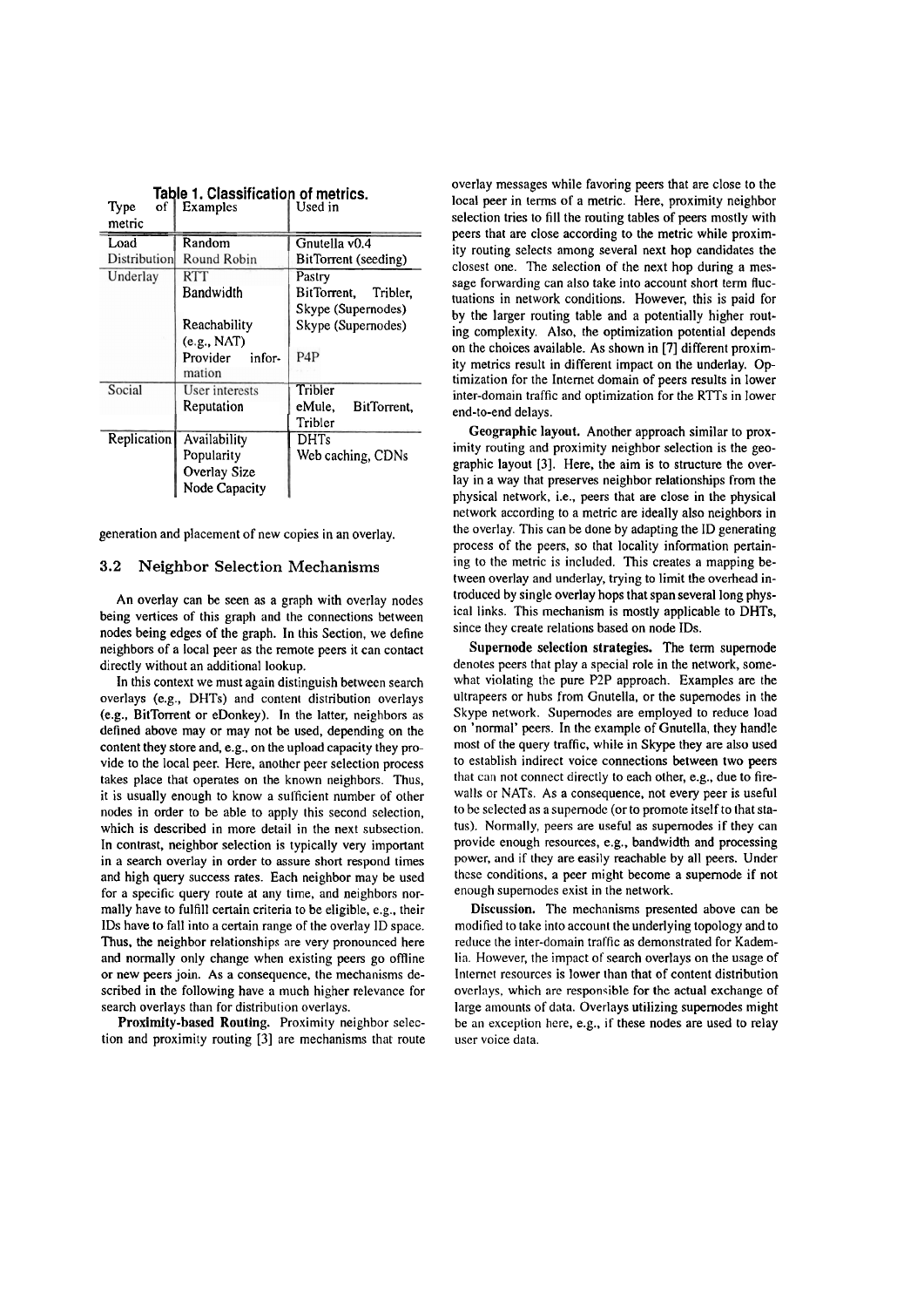# 3.3 Resource Exchange Mechanisms

We consider a peer X that wants to download content. Since most distribution overlays use multi-source download, it signals its download rcquest to several other peers. The choice of peers that are requested for content is one part of the *peer selection* process: peer selection at the downloading peer. A peer Y receiving X's download request queues it locally with all the other download requests. When resources for a new upload at Y are available, then Y has to decide which peer it wants to upload data to. This is the peer selection at the uploading peer, which normally is the more critical peer selection. The mechanisms described below fall into this category.

Tit-for-tat. The uploading peer selection in BitTorrent is called choking/unchoking algorithm and uses a tit-for-tat principle described, e.g., in [8]. It tries to achieve pareto efficiency by assuring that peers reciprocate by uploading to peers that upload to them or - the other side of the coin - that peers refuse to upload to peers that do not upload to them. With this strategy, peers that utilize their upload bandwidth for the overlay are rewarded, which makes the so-called 'free-riding', i.e., the consumption of resources without reciprocating, less efficient. On the other hand too strict compliance with this policy restricts the applicability of other metrics that could improve the download speed or usage of the underlay resources.

Credit-point systems. The credit point system used by the eMule client (a client used to connect to the eDonkey network) accumulates points at the peers that content is uploaded to. If peer A uploads some amount of data to peer B, B adds credit points for A locally. These credit points allow **A** to spend less time in the upload queue of B if A wants to download something from this peer. Since all credit points benefiting A are stored on remote peers, it is assumed that no counterfeiting of credit points is possible. An interesting difference between the tit-for-tat mechanism and this credit point system is the fact that credit points accumulated by uploading one or more files can be used to download other files quicker, whereas tit-for-tat tries to impose fairness in the sharing of the Same file. Also, a credit point system allows a peer with low upload bandwidth to achieve a good standing with other peers, given enough time. There are also a number of reputation based systems in the Same spirit which we will not describe due to space limitations.

Discussion. The presented mechanisms aim to provide incentives for user contribution at the application layer to improve application-level quality. Additionally, they govem between which peers data is exchanged, and therefore have an impact on the traffic pattem generated by an overlay. Therefore, in order to improve the usage of Internet resources such mechanisms are a prime candidate to be combined with "lower-layer" performance metrics (cf. Table 1).

# **4 Self-organization of Resources**

Apart from the explicit requests of resources from other pccrs, different SOMs are employed in search and distribuiion overlays to ensure that data is efficiently distributed and does not get lost due to churn, and to facilitate an easicr access to resources by placing them intelligently in the nctwork. In the following, some of these mechanisms are discussed.

# 4.1 Chunk Selection Strategies

Distribution overlays work much more efficiently if they do not transmit files as a whole, but segment it into smaller pnrts, which can then be provided and downloaded separatcly and from different sources. This is called Multi-Source Download (MSD). Most popular P2P distribution ovcrlays use MSD to exchange data. Peers are not limited to one connection at a time, but may receive data of the Same file from several peers at the Same time.

To enable MSD, files are usually segmented into smaller parts, which can be shared by a peer even if the complete file has not yet been downloaded. This greatly speeds up the spread of especially larger files, since peers can Start to upload data much sooner. The file segments are commonly called chunks, which are in many cases partitioned again. Thus, when a peer  $X$  was selected for an upload slot at peer Y using a mechanism described in Section 3.3, it has to be decided which chunk will be transfemd. We will describe scveral of such *chunk seleciion mechanisrns* in the following.

Random. The easiest method to choose a chunk to upload is to select a random chunk available at the uploader that is missing at the downloader. This strategy however is prone to the problem of chunk starvation. Chunk starvation means that only a very small number of copies of a chunk are available in the overlay, while the other chunks are well spread. In the extreme case even no copy is left of the starved chunk.

Least Shared First. To prevent chunk starvation, overlays like, e.g., BitTorrent, employ a Least Shared First (LSF) chunk selection strategy, also called Rarest First [8]. This strategy chooses an eligible chunk that is spread least in the network. If no entity which has global information about the chunk distribution exists, peers have to estimate this distribution.

**CygPriM.** The CygPriM strategy (cyclic priority masking) [I21 tries to keep the chunk distribution balanced although only locally available information is used. It does not serve any chunk requests, but uploads only one defined chunk at a time. When this chunk is downloaded, the next available chunk from the file is offered, and so On. When the last chunk has been uploaded, the cycle begins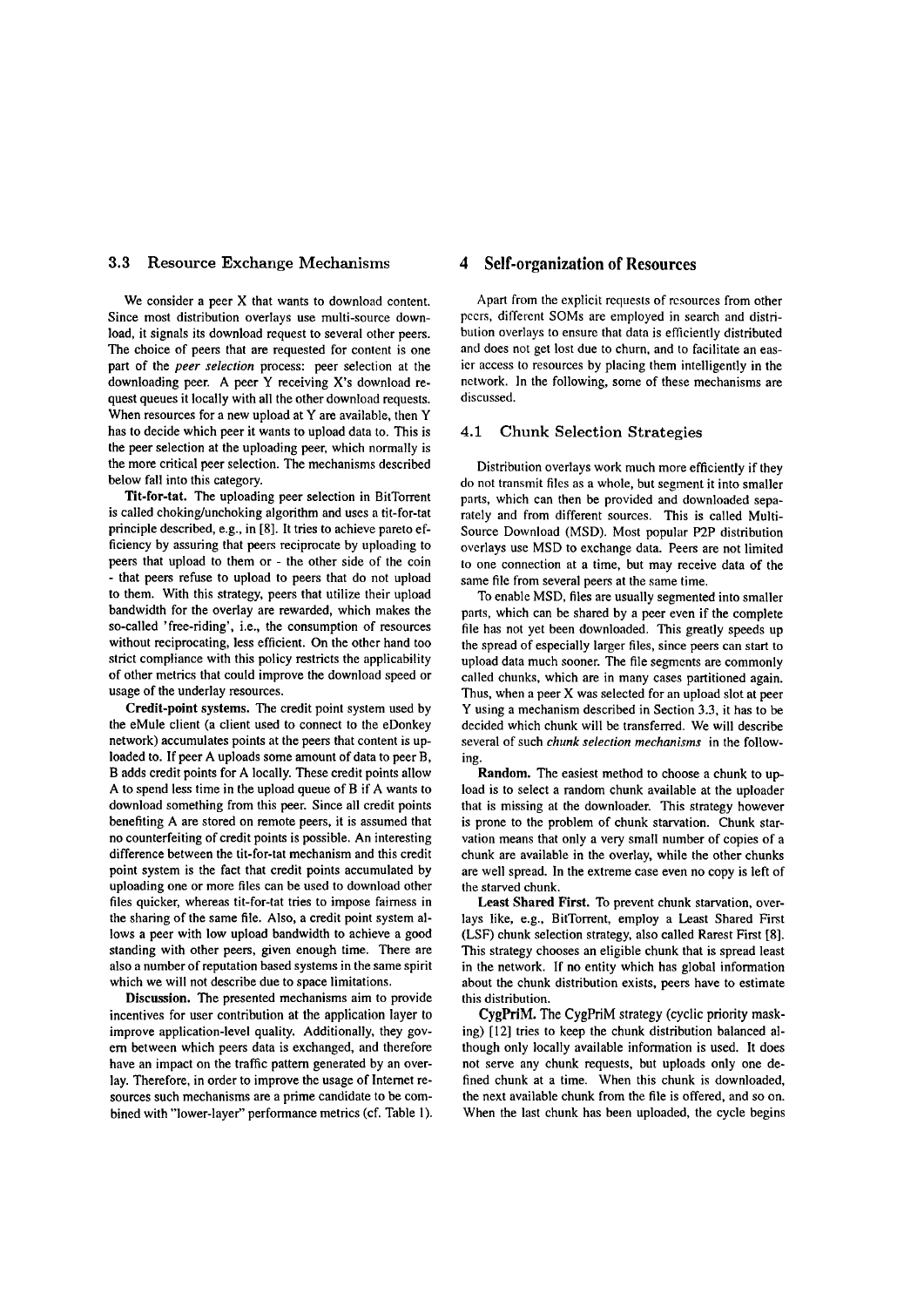| Table 2. Replication strategies. |                                        |             |             |                    |               |  |  |
|----------------------------------|----------------------------------------|-------------|-------------|--------------------|---------------|--|--|
| Granularity                      | Distribution                           | Access type | Update mode | Replica placement  | Location      |  |  |
| file size                        | uniform                                | read-only   | active      | random             | Central index |  |  |
| <b>blocks</b>                    | $\alpha$ request rate                  | read-write  | passive     | availability-based | DHT based     |  |  |
| erasure codes                    | $\propto \frac{requestrate}{filesize}$ |             |             | capacity-based     | super-peers   |  |  |

anew. Chunks that are not requested by any of the peers are skipped. The strategy is robust against selfish peers and offers download times in the Same order of magnitude as in a best-case scenario with benevolent peers.

Closest Deadline. For the adaptation of chunk-based distribution overlays to streaming applications, not only the availability of chunks is important, but also their usefulness for the peers. A peer that already started viewing content while downloading might have passed the point in time where a chunk would have been played out. Therefore, this chunk is no longer of interest for that peer. On the other hand, missing chunks that are nearing their playout time have a higher priority to be downloaded. As a result, chunk selection includes the deadline of chunks in **its** strategy. An example named BiToS is presented in [15], where chunks are sorted in two categories, a high priority set and a low priority set. The high priority set contains chunks that are close to their playout time, which have a higher probability to **be** downloaded. For stability, the larger low priority set again follows the Least Sharcd First strategy. **A** similar strategy with three priorities is used in Tribler [I I].

#### **4.2 Data Replication Strategies**

Replication is a strategy in which multiple copies of some data are stored at multiple sites [10]. This strategy is responsible for the maintenancc of on-line copies of data and other resources. By storing the data at more than one site, if a data site fails, a system can operate using replicated data, thus increasing availability and fault tolerance. At the same time, as the data is stored at multiple sites, the request can find the data close to the sitc where the rcquest originated, thus, increasing the performance of the system. On the other hand, replication introduccs overhead due to creating, maintaining and updating the replicas, which may neutralize the advantages gained by replicating content.

Table 2 shows an overview of mechanisms used to optimize replication strategies. For example, replication strategies can consider the replica granularity, i.e., full file replication, block level replication, or erasure codes. On the other hand, the replica distribution strategies compute the required number of replicas either uniform (same number of copies for each item), or based on the item popularity [14]. The creation of replicas can be either done locally by the peers who requested the object, along ihe path through which the request is satisfied, or at random places.

In a P2P system the issues of object *availability* is especially critical due to the variable connectivity of nodes. In an environment with a wide variability, the system should not placc rcplicas blindly: more replicas are required when placing on hosts with low availability, and fewer on highly available hosts. Moreover, the results of research done by [2] show that the number of hosts running Gnutella is well correlated wilh time of day. As a consequence, placing replicas in out-of-phase time zones may be a sound replication strategy.

**Coding** Methods. The goal of redundancy provisioning in overlay networks is related to fault-tolerance assurance. Redundancy in this context means that each object is divided in some number of fragments *(m).* which are encoded into  $n (n > m)$  entities and stored at n entities across the overlay network [4]. The idea of erasure codes lies in allowing for item reconstruction on the basis of any m collected fragments. The advantage of this method above simple replication is that the storage requirements are lower across nodes. It also ensures the higher level of availability when the nodes have lower reliability parameters.

#### **4.3 Caching Strategies**

In contrast to dedicated caches offered by Internet Service Providers or Content Delivery Networks, we present here caching methods where peers themselves also provide the functionalities of caches. Overlay caching can be seen as a passive replication mechanism, since replicas are only crcated at peers that also consume files. Here, the main focus is put into cache replacement policies that should assure **a** high hit rate for object requests. Besides the policies known from other caching scenarios, such as LFU and LRU, there arc policies customized for **P2P** caching overlays.

For example, in [5] an efficient cooperative caching scherne for video-on-demand service over P2P networks is proposcd. It applics a utility-based fine-grained policy that takes into account a peer's bandwidth and works at the level of segments instead of files. In this architecture, published vidcos arc cncodcd into multi-layered source bit stream and split into many segments, which are distributed to overlay pecrs. The main design philosophy is that outbound bandwidth from multiple peers who have cached the same title can be aggregated to serve a single video streaming request.